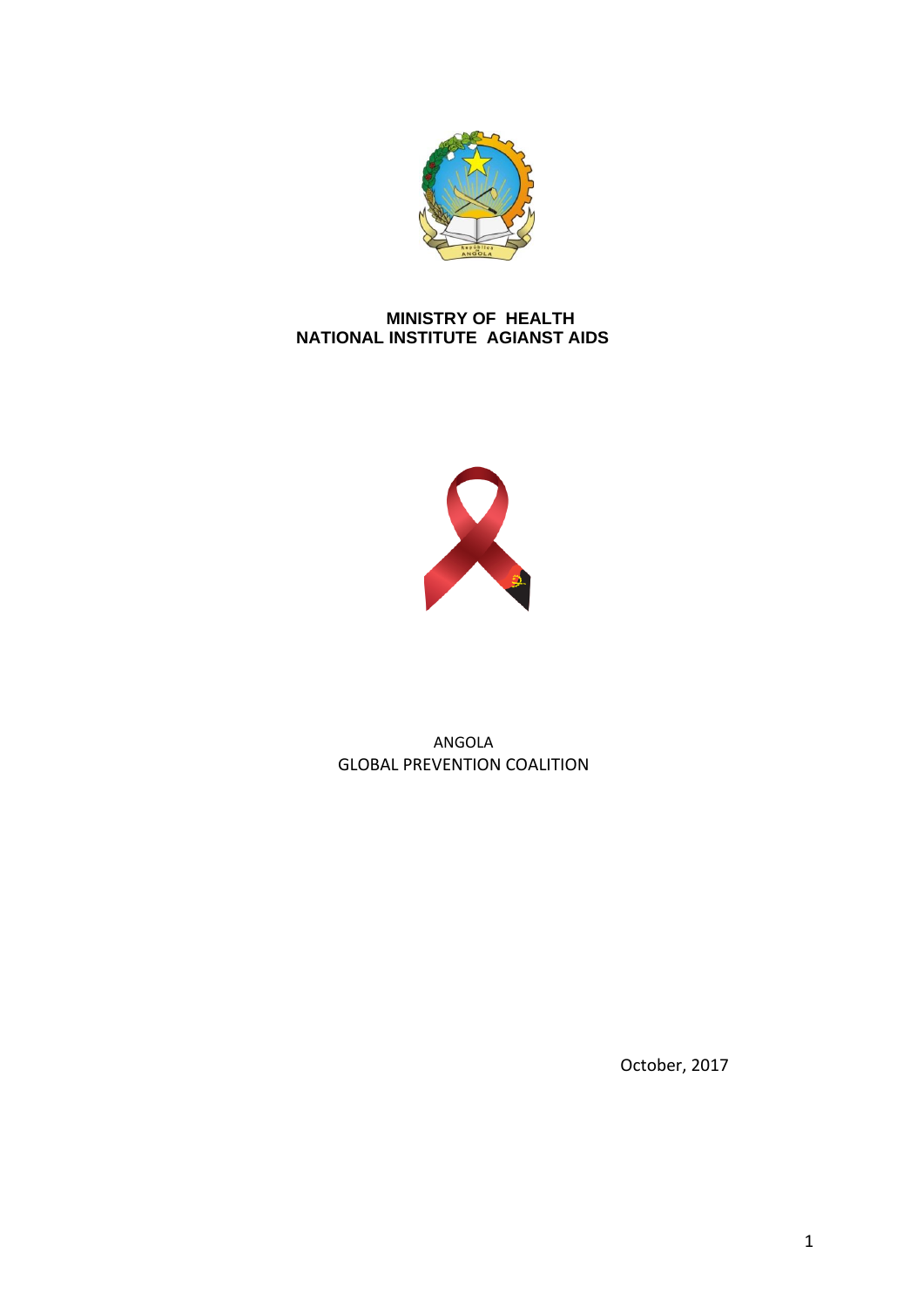Your Excellency Mr. Michel Sidibe, Executive Director of UNAIDS,

Your Excellency Ms. Natalia Kanem, Executive Director of UNFPA

Distinguished Ministers attending this Global Prevention Coalition

Dear Representatives of the Civil Society Organizations

Ladies and Gentlemen

## Good Morning!

Angola has an HIV prevalence of 2% and new infections have been constant at an average of 5,000 per year.

Angola conducted its national consultation on HIV prevention which counted with the participation of the National Institute Against AIDS (INLS) and the implementers of the strategic Pillar on Prevention (namely: ministerial sectors, UN agencies, national and international NGOs, Civil Society Organizations and Faith Based Organizations).

The Government of Angola recognizes that:

- 1. There is need to adopt innovate approaches with regards to health policies and in particular in the HIV prevention.
- 2. Not everyone is aware of their rights and has the opportunity to choose the most appropriate prevention options for them. The stigma and discrimination still prevails and we have to ensure that no one is left behind.
- 3. The active engagement of the whole society (families, communities and leaders) should be promoted.
- 4. HIV and AIDS is a priority, but coordination mechanisms (political and technical) at all levels have weaknesses in their functioning and political will is limited.
- 5. Political will is imperative to open the discussion on sensitive issues such as consent age for HIV testing, human rights issues (MSM, transgender, among others).
- 6. Prevention should cover the entire population and key populations. To this end, 3 of the 5 pillars of prevention were selected:
	- i.) Combined prevention package for adolescent girls, young women and their partners in high prevalence sites;
	- ii) Combined prevention program in key populations;
	- iii) Reinforcement of the National Condom Programme.
- 7. Current monitoring does not enable a full assessment of the implementation of funding and the implementation of actions.
- 8. In the PEN, the planned budget for prevention is around 23%, but the disbursement is lower.
- 9. Intervention packages need to be redefined and harmonized according to target groups.